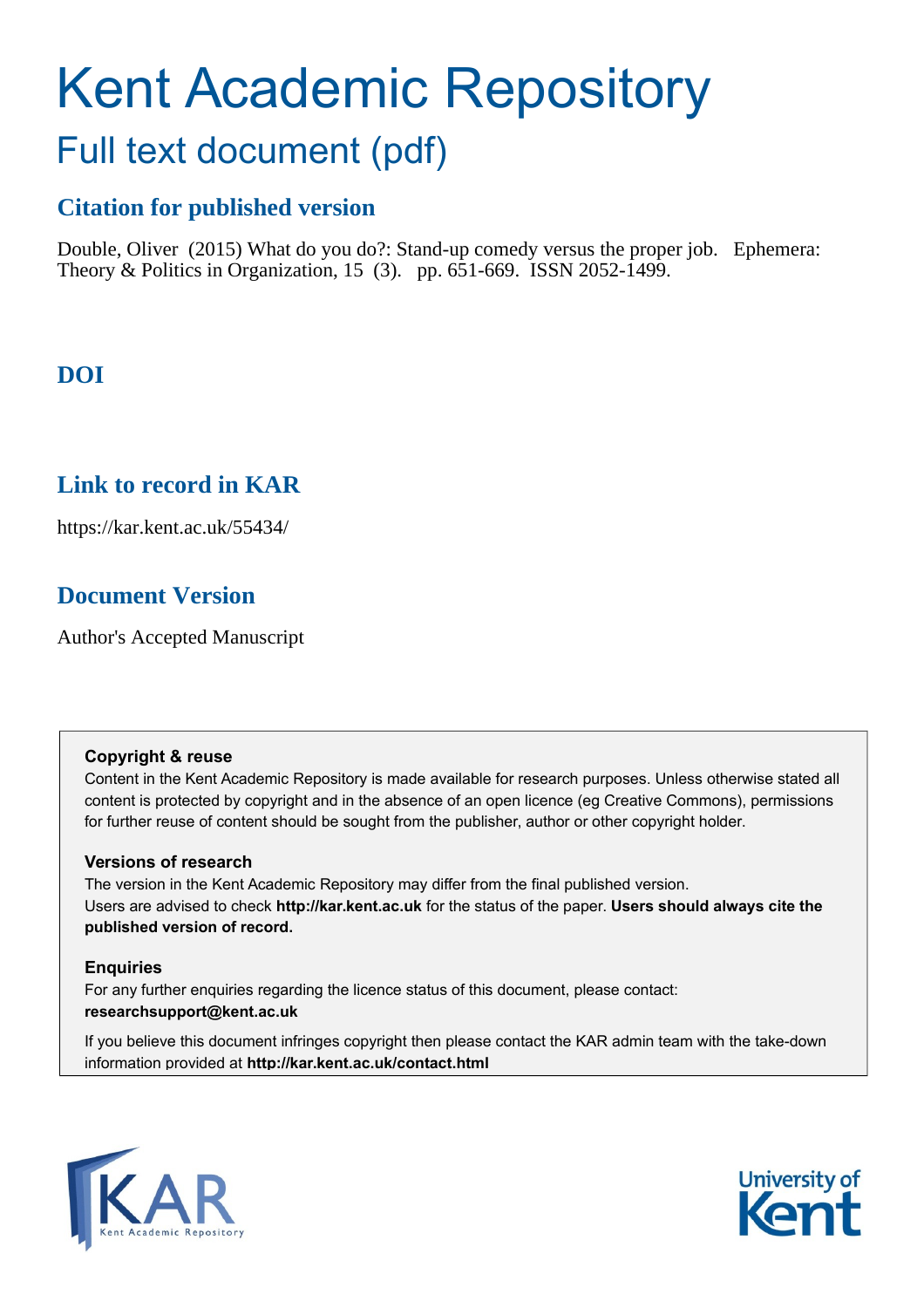# **'What do you do?': Stand-up comedy versus the proper job**

Oliver Double

#### **Abstract**

Stand-up comedy is often seen as such an unusual choice of profession that it barely even qualifies as being a 'proper job'. Because comedians are seen as existing outside the world of conventional employment, they have a unique position from which to view the everyday reality of work as most people experience it. This paper looks at a range of gags and routines from the early 1970s onwards that either reflect on the unusual nature of the job of being a comedian or cast an amused light on more conventional forms of employment. Theories about stand-up comedy and humour in the workplace will be used to explore the relationship between comedy *as* work and comedy *about* work.

#### **'I wish I had a proper job'**

At the Edinburgh Fringe in 1984, Tony Allen – a pioneer of the British alternative comedy scene and an anarchist to boot – was watching a show featuring three American stand-ups, and disliked the way one of them was working the room.<sup>1</sup> Allen later recalled the kind of question that this comic, Larry Amoros, was asking: 'Who's that you're with and how much did you pay for her?'. Alternative comedy sprang into life partly to challenge this kind of cheap sexism, and Allen found a way to wreak revenge on Amoros:

 1 For a definition of 'working the room' and a discussion of the purpose it serves, see Mintz (1985: 78-79).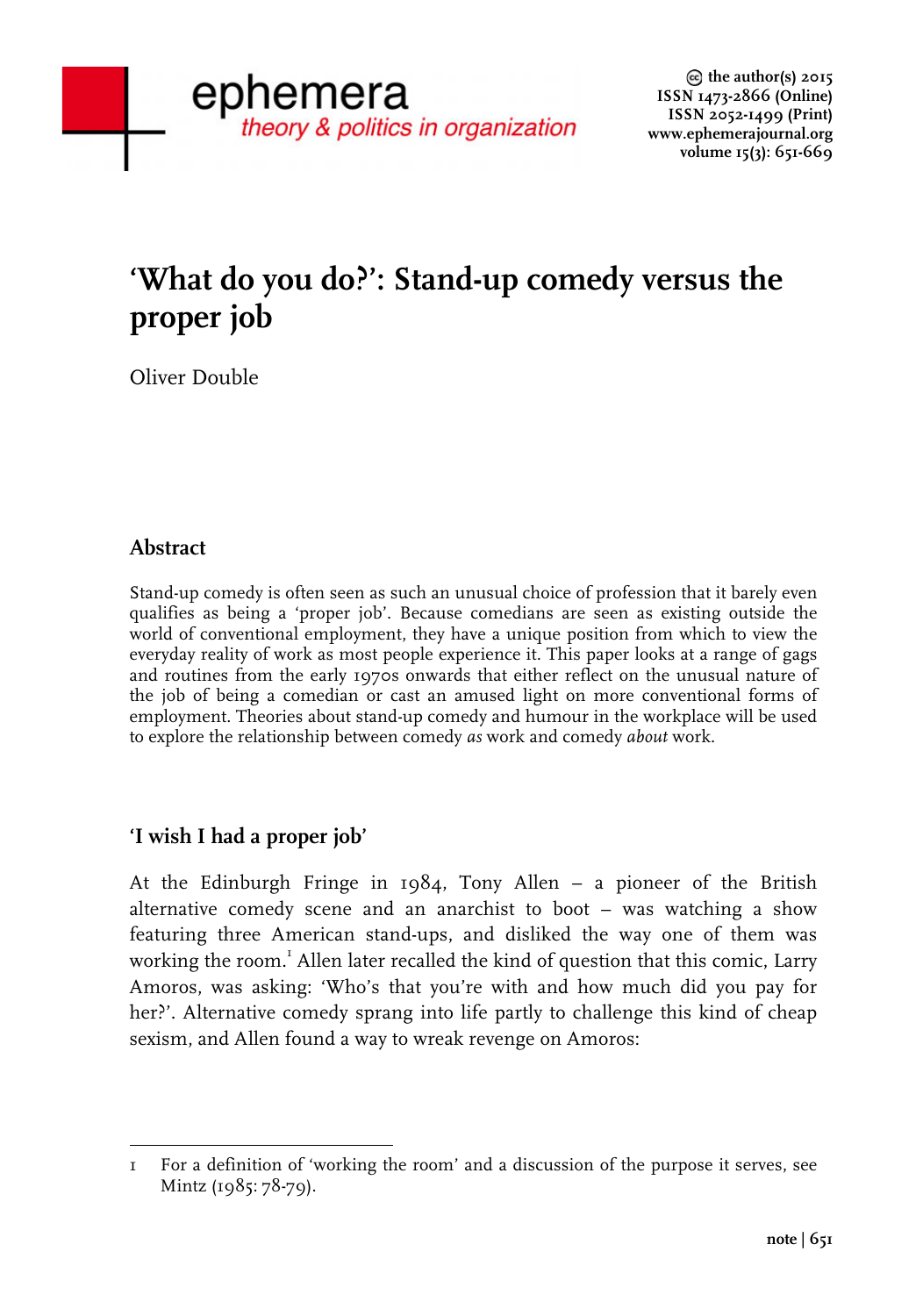He used to work his way across the front row and I purposefully sat down right at the end where he'd finish. Eventually he came up to me and said, 'What do you do?' I replied, 'I'm a comedian. What do you do?' (Connor, 1990: 11)

As well as being a clever put-down – having delivered his line, Allen left the show to the applause of the rest of the audience – this exchange is very revealing. The gag plays on one of the standard questions which comedians ask punters whilst working the room: 'What do you do?' This well-established ploy allows the comic to comment on the nature of the punter's job, often in the form of a ritual insult. Allen's joke plays on the convention by getting in first with a ritual insult of his own, which turns the whole thing on its head by suggesting that Amoros is too unfunny to actually qualify as a comedian.

This incident highlights two important points. Firstly, that a standard stand-up technique allows comedians to cast comic aspersions on forms of employment more conventional than their own. Secondly, their own job brings with it unusually specific requirements – the need to elicit laughter – without which it can hardly be said to exist at all.

Allen is by no means the only performer to make a joke based on the idea that being a stand-up comedian is unlike any other job. In the second series of his TV show *Alexei Sayle's Stuff* (1989), Sayle sends up audience participation by complaining about the way comedians go out into the crowd and start physically messing about with individual punters, all the while enacting the very behaviour he is complaining about. As if realising his mistake, he suddenly stops what he is doing and confesses:

God, isn't it a humiliating job being a comedian, eh? [laughter] My dad'd be embarrassed if he could see me now. Mind you, he used to sexually molest elephants for a living. [laughter] God, I wish I 'ad a proper job.

This cues a song, in which he fantasises about the 'proper job's he could be doing, including being a computer programmer, a dispatch rider or working in a cake shop. It concludes with the couplet: 'You'd turn me off like that if I wasn't funny / It's just as well that I earn far too much money'.

Around the same time, Ben Elton (1987) also had a routine which sent up audience participation, arguing that choosing a volunteer from the audience means 'the comedian has run out of jokes' and leads the first three rows to think to themselves: 'Fuckin' 'ell, I hope he doesn't choose me, I hope he doesn't choose me!'. Elton suggests another way punters could respond to this: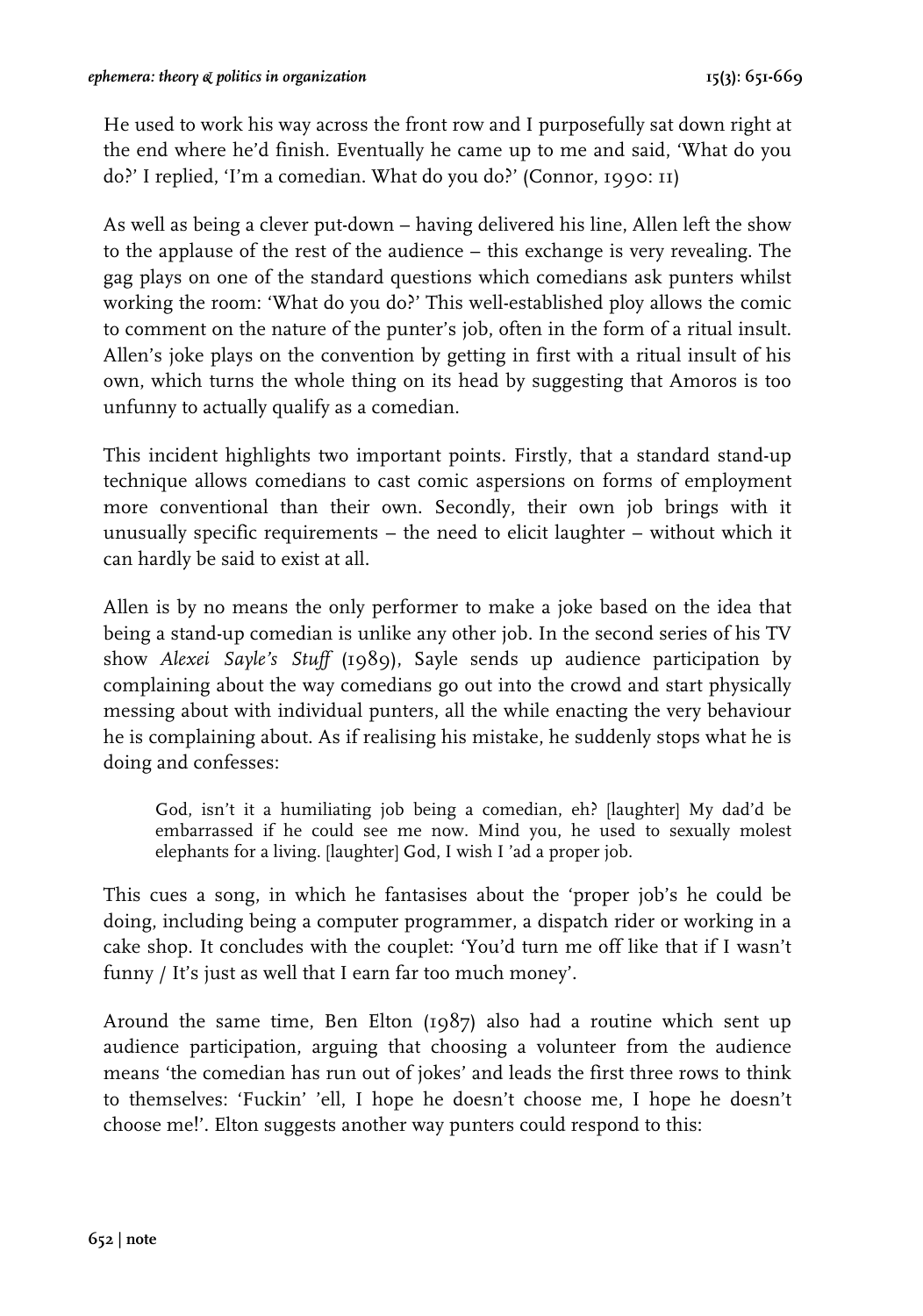Why do you hope he doesn't choose you, you could tell him to piss off, couldn't ya?? [laughter] 'No, piss off, get on with your job, I've paid! [laughter] Fuck off, I'm not getting up onstage, I've been at work all day, entertain me! [laughter] Do I ask you to come down where I work and *polish my lathe?'* [laughter].

On the face of this, these jokes come from opposite angles. Sayle explicitly contrasts being a comedian with having a proper job. Elton, on the other hand, applies the logic of conventional employment to his own job, thus suggesting perhaps stand-up comedy should be viewed in the same light as the kind of engineering work which would involve using a lathe. Like both Sayle and Allen, Elton was part of the early alternative comedy scene which was strongly associated with left-wing politics, and he was particularly known for his socialist, anti-Thatcher opinions. With hindsight, comparing himself with a lathe operator could be seen as delusions of working-class grandeur, given his actual background as the son of a noted physics professor. Nonetheless, although the joke likens stand-up comedy to skilled manual labour, ultimately it works because the comparison is incongruous. In both cases then, the implication is that stand-up comedy is an unusual kind of employment, outside the category of the proper job.

This idea is reasonably common in stand-up routines, and continues to occur in more recent examples. In a routine from his 2011 TV series, Stewart Lee recalls moving to London in the 1980s to try and establish himself in the capital's alternative comedy scene, and having to get a job as a librarian to sustain himself. Once he is getting enough work to give up the day job, he hands in his notice, and tells the head librarian he is going to be a professional comedian. The first laugh comes when he recalls her reaction: 'Oh, you never seemed very funny'. He gets more laughs by playing on the very different demands of being a librarian and being a comedian, pointing out how impossible it would be to try and be funny in a library:

I know, I don't know what I was supposed to do in the, in the library, you know. [quiet laughter] In silence. [laughter] Put the books away in a funny way. [laughter].

Then he becomes characteristically self-referential, comparing being a librarian with the particular way that he tackles the job of being a comedian:

Funny thing is though, as I was leaving – the other librarian turned to her and said, 'I think he is a funny librarian, actually. It's just that you – have to 've seen a lot of other librarians to realise what it is he's doing'. [extended laughter] And the other went, 'No, you're wrong. [laughter] You're', she said, 'you're either a funny librarian or you're not. And he's not – a funny librarian'. [laughter] And the other one said, 'Well he is, because he's – he *is* a librarian. But he also, it's like he comments on what a librarian is'. [extended laughter]. (Lee, 2011)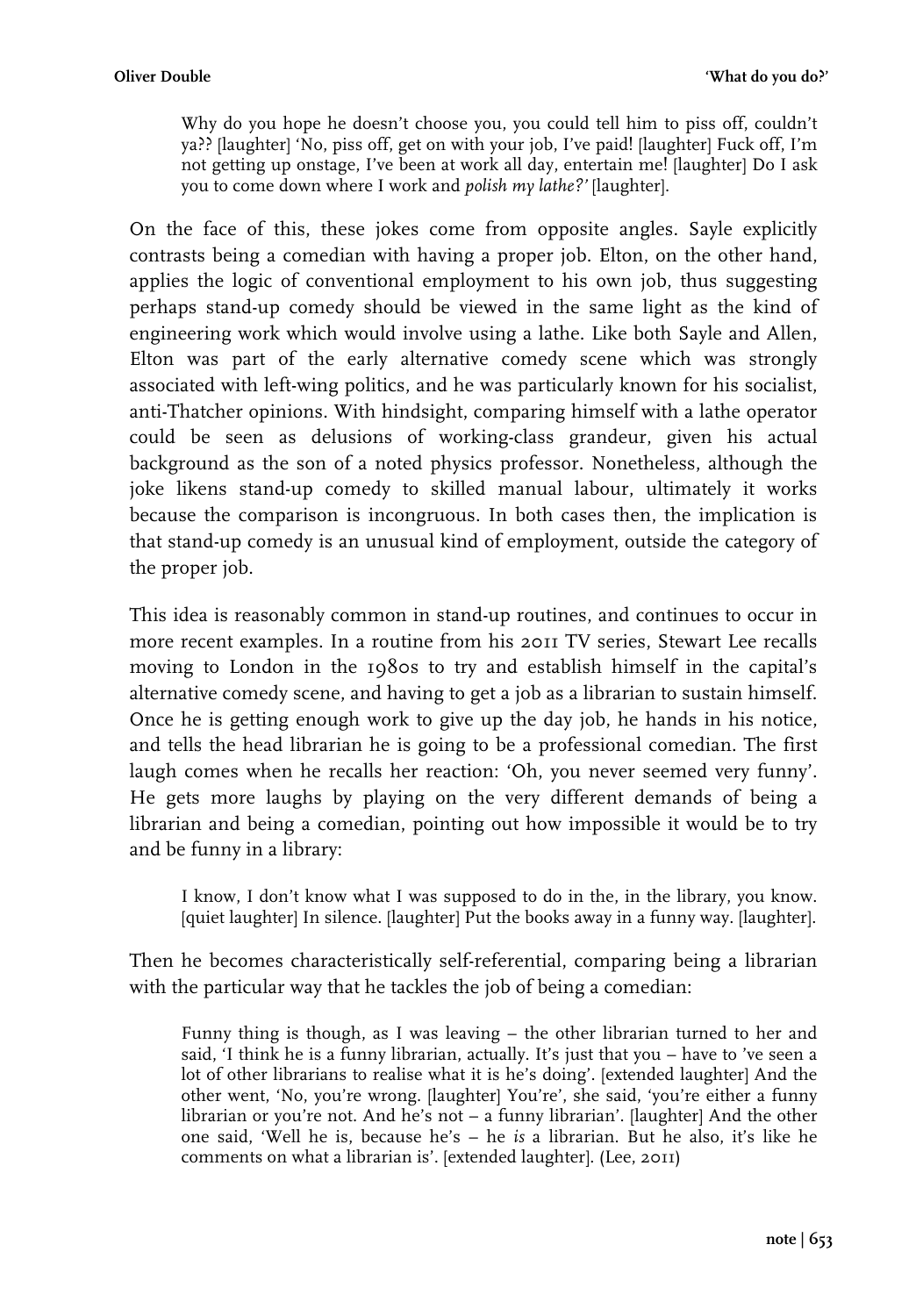Here, Lee is playing on his popular image as a comedian who comments on the very form of stand-up comedy itself by satirizing or subverting its techniques and conventions.<sup>2</sup> The joke works by transposing this logic to the world of the far more conventional job of a librarian, and it gains the incongruity necessary to provoke laughter precisely because stand-up comedy is seen as being unlike any other profession. If comparing being a comedian to having a proper job is funny, then comparing being a comedian's comedian to having a proper job is even funnier.

Stand-up comedians are self-employed as sole traders seeking contracts from venues and broadcasters, often employing agents to help them achieve this. Ultimately, their market value is based on their ability to make an audience laugh, as the venues which contract them are unlikely to offer future bookings if they send the punters home disappointed. As a result, by paying the ticket price, it is ultimately the audience that employs them in a commercial venture which trades laughs for money.

Tony Allen's joke works by suggesting that Larry Amoros was reneging on this basic deal, by being too obnoxious or unfunny to offer the audience the amusement they should expect, and the audience's response suggests he might have been right. Ben Elton's lathe joke makes the deal explicit. He has the imaginary audience member telling the comedian to 'get on with your job' because, 'I've paid!'. In Elton's eyes, audience participation is a scam, because it relies on the paying punter contributing to the work which will create the laughter he or she has paid for.

In a performance at the Old Birmingham Repertory Theatre in the late 1990s, Mark Thomas takes the point further, telling the audience 'this is my job, this is what I do'. A few punters laugh at this simple statement – probably for the wellestablished reason of stand-up comedy not being seen as a 'job' – and he picks up on their cynicism, saying, 'But – this is, this is how I earn my money, and, and this is how I've become middle class as well, thank you for paying for that. [laughter]' (Thomas, 1998). Here, stand-up is not only explicitly a form of trade, allowing the comedian to earn his money, it is also a vehicle for class mobility. Unlike Elton, Thomas came from a working-class background. His father was a builder, and he himself worked on a building site after completing a drama degree at Bretton Hall. Indeed, shortly after this gag he moves into a routine about the 'very fuckin' short period of time' he spent in the construction

 2 For example, a 2004 review claims that, 'Lee's wilful sophistication will not stroke everyone's funny bones…it relies on your knowledge of the rules it's toying with' (Maxwell, 2004).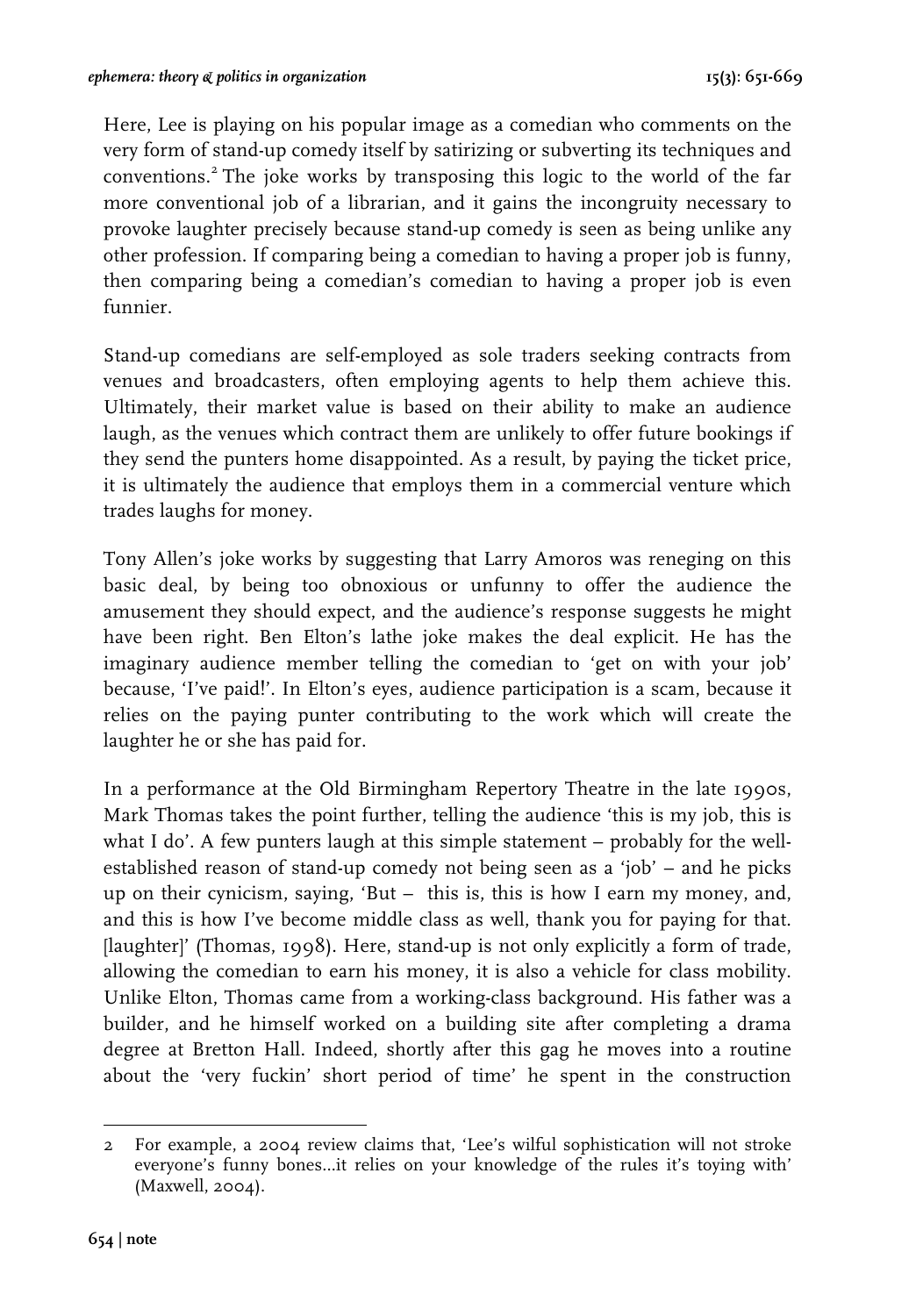industry. Becoming a comedian, a trader in laughs, has given him the money to escape his background and become middle class.

Like most forms of trade that enable class mobility, stand-up comedy demands dedication and sheer hard work. Sarah Millican explains that it involves 'working your arse off', and contrasts comedians who 'don't necessarily have funny bones' but have a 'workmanlike' attitude, with others who 'are hilarious and put no work in'. The former, she believes, can make a good career, whereas the latter 'don't get anywhere'. The reason why 'brilliant' people don't make it is because 'they don't have the work ethic' (Millican, 2012).

Of course, although their profession may be seen as unusual, most comedians will have had proper jobs before they started their careers in stand-up. Their previous engagement in the world of conventional employment can become part of the act, as with Lee's librarian routine and Thomas's comments about working in construction. This kind of routine can help to cement the comedian's relationship with the audience. The fact that they once had a proper job means that they have something in common with the people they are performing for, and thus comics who have never experienced the world of conventional work can be at something of a disadvantage. Ross Noble, for example, who started doing stand-up in his mid-teens, says, 'I'm different from the people in the audience purely because I've never had a job, I've never had a normal existence, and all I've ever done is stand-up' (Noble, 2004).

Some performers play on the specific nature of other jobs they have had, and previous employment can form the basis of an entire Edinburgh show, like Alfie Moore's *I Predicted a Riot* (2012), which hinged on the comedian's long experience as a police officer. Moore presents what *The Guardian* has described as 'a comedic meditation on the sometimes absurd, occasionally dangerous and often misunderstood world of modern policing' (O'Hara, 2012), and he sees stand-up as a 'powerful medium' with which to share his cop's-eye perspective:

'What rank do you have to get to in the police before anyone will actually listen to you? Very high, I would suggest. [As] a comedian, people listen'. (in O'Hara, 2012)

For some, becoming a comedian is seen as an escape from conventional employment. When I was on the circuit, I remember a comic who had started in stand-up comparatively late in life regularly saying how glad he was that he had swapped the nine-to-five life for a job that only required him to work for twenty minutes every night. The hardworking Sarah Millican (2011) even tells her audience how stand-up has allowed her to escape: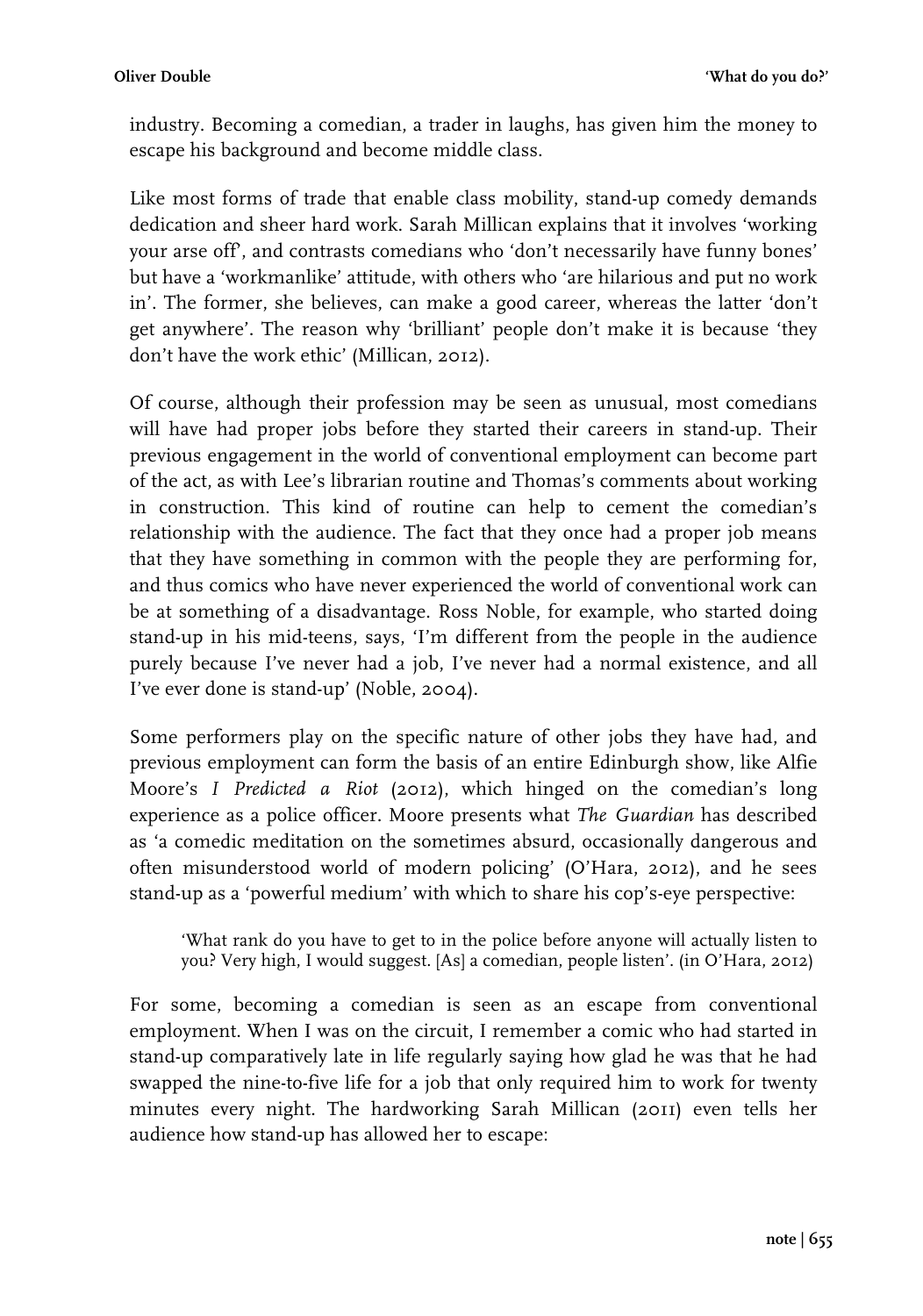I've only been doing stand-up for about six years and before that my life was quite substantially different. I was married – and I had a job that I hated so much, I used to try and get knocked over on the way in. [extended laughter].

#### **'I'm the best in the business'**

The position that comedians enjoy – being seen as having escaped the sphere of conventional employment – gives them a unique perspective from which to comment on the world of the proper job. Many of the critiques they offer particularly focus on issues of status and hierarchy in the workplace, sometimes relating this to the idea that conventional employment can ultimately feel rather pointless.

Josie Long provides an unusual example in her 2008 show *Trying is Good* in a routine which describes a job which is, if anything, even less conventional than her own. Whilst applying to join a gym, she finds herself waiting in an office which looks down on a swimming pool where there are 'lots of very little children, very tentatively trying to navigate their way across' a floating inflatable obstacle course. She continues:

And then at the side of the pool, there was a man – whose job it was – was to stand there – *with a powerful hose!!* [quiet laughter] Just picking 'em off! [laughter] *Getting rid o' the weak!* [laughter] Which is one fing, until you realise that's his *job!* [laughter] Like, at dinner parties, people can go, 'Oh sorry Ewan, what, what do you do for a living?'

She then adopts a smug, self-satisfied attitude and cod Morningside accent to act out his imagined reply:

'Me? Oh, I hose children off a floating assault course. [loud, extended laughter] That's what I do. [laughter] How long have I been doing it? Twenty five years, I'm the best in the business'. [laughter] 'Why do you do that?' 'Presumably to upset them, I don't know. [laughter] I don't enjoy my work!' [laughter]' (Long 2008)

On the face of it, Long is simply sharing her comic delight at discovering somebody with a ridiculously bizarre job. In fact, she is also sending up more general aspects of the world of work. 'Ewan' – her imagined version of the man with the hose – is exaggeratedly proud of his chosen profession when asked about it at a dinner party. The gag works by incongruously transposing middleclass pride over career status to a bizarre job, but by extension it also suggests that boasting about more conventional jobs might be similarly ridiculous. Moreover, 'Ewan' is proud in spite of the fact that he has no idea what the point of his job actually is, and admits that it brings him no fulfilment. Again, the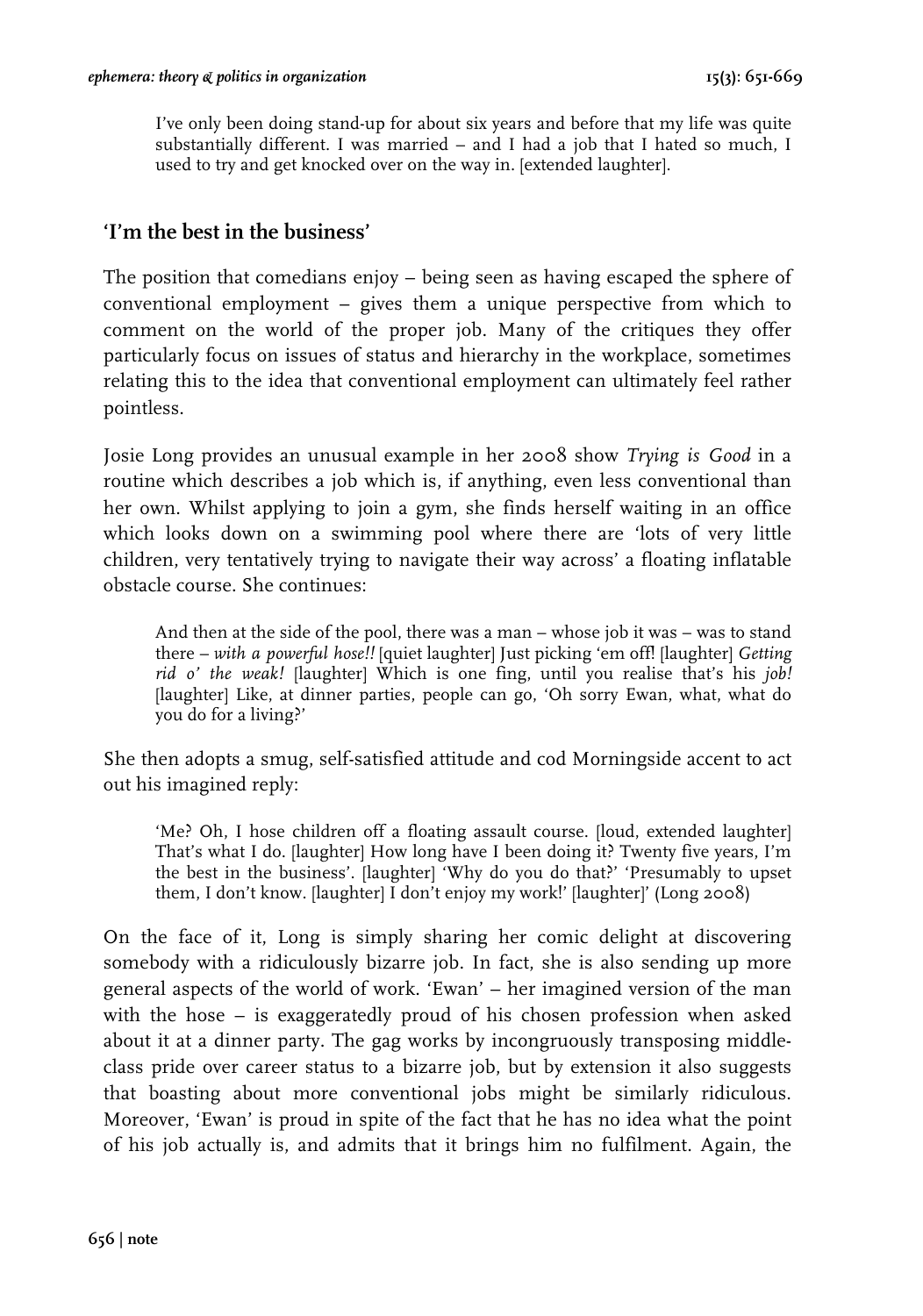point can easily spill out to more conventional types of work which may be unfulfilling and seem to have no obvious point or purpose.

Generally, comedians get laughs by focusing on more conventional careers, and this often happens in the process of working the room. One comic who has made this a central part of his act is Al Murray, who performs in character as the Pub Landlord, an engagingly boorish Little Englander who regales audiences with plainly ludicrous opinions fuelled by misplaced pride and petty bigotry. Murray often starts his shows by asking a series of individual punters their names and what they do for a living. He establishes these people as characters, coming back to them throughout the rest of the show. Much of the comedy springs from how what each punter says relates to the basic dynamics of Murray's character. The Pub Landlord loves Queen and country, fry-ups, Formula One racing, the military, and anything typically British and working-class. He despises Europeans (especially the French), computers and new technology generally, anything effete and middle-class, and effeminacy – in spite of hints that he himself has suppressed homosexual desires.

Sometimes, the jokes hinge on the character's ridiculously old-fashioned sexism. He picks out a woman from the front rows, and asks her:

What do you do, my sweet? Bearing in mind the correct answer for a woman is of course secretary or nurse. [laughter] You're a teacher? Fantastic! Half secretary, half nurse. [laughter and applause]. (Murray, 2007)

Anything conspicuously masculine is instantly applauded. Discovering that a punter called John designs ships, he crows with delight:

You design ships? [laughter] That's more like it, innit, eh? [laughter and some applause] What sorta ships – mainly? Chris? Warships? That is even more like it, innit? [laughter].

Then he turns back to a punter called Jeremy – who he has derided for his job as a mobile phone designer – and sneers, 'All you can do is, like, "Well, let's put the buttons a bit higher up." [laughter]' (Murray, 2001). Even though the satire seems to be mainly aimed at the character's laughably blinkered stupidity, there are also sideswipes at our attitudes towards work. When a punter called Geoff says he has his own business, the Pub Landlord presses him for more details, and on discovering that Geoff's business is based on cleaning office windows, he openly scoffs: 'Yeah, we – n'yeah. I can see why you've thrown up this smokescreen, mate [extended laughter]'. He then acts out how he imagines Geoff to be at work, cleaning windows with a cloth whilst desperately telling himself, '"I work for myself!"' and '"I'm my own fucking boss!"' (Murray, 2007). Each pathetic statement gets a fresh wave of laughter.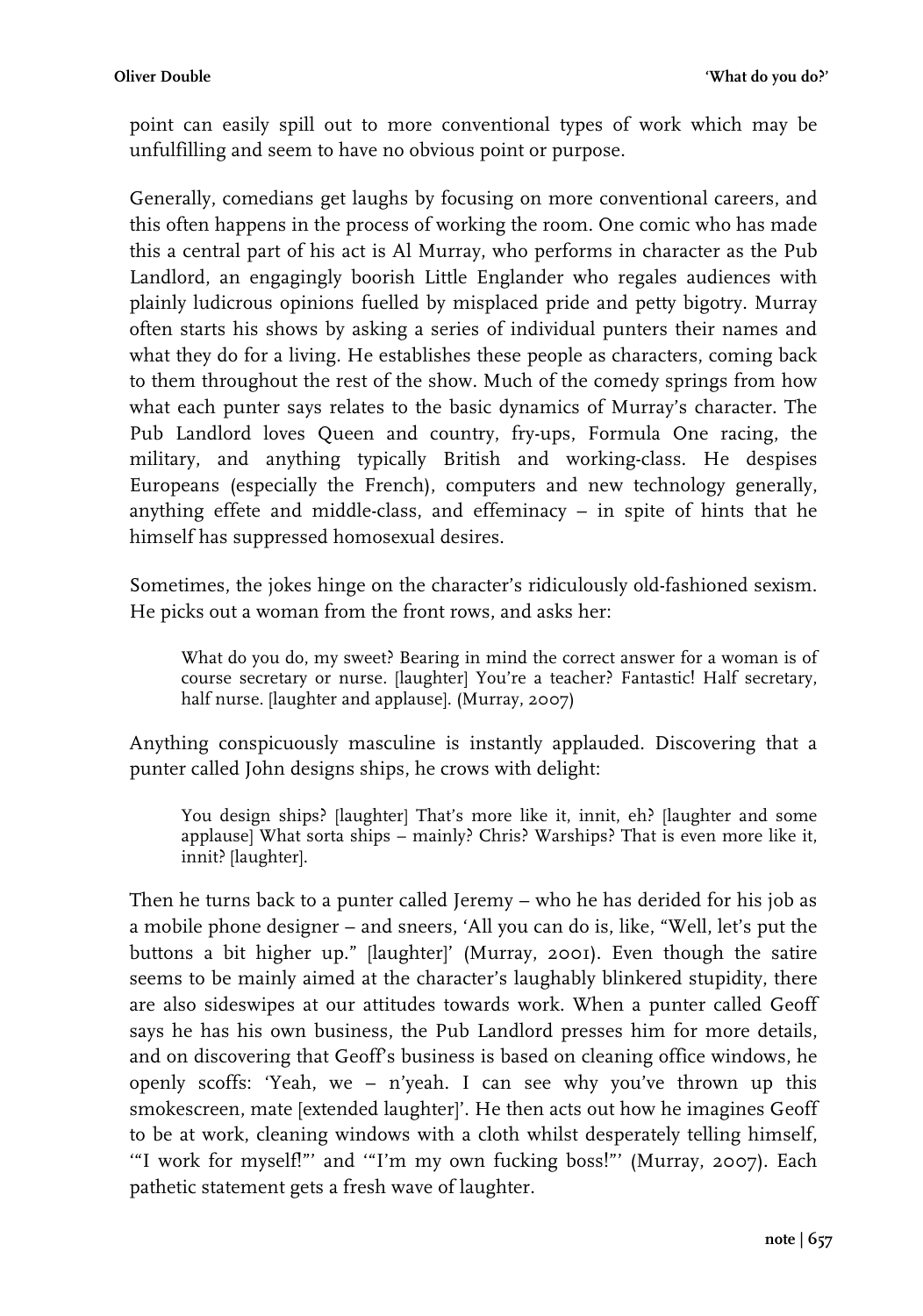Similarly, when a punter called Chris says he works in 'logistics', the Pub Landlord ruthlessly presses him for more information, gradually peeling away the layers of pretention implicit in that description:

Pub Landlord: Logistics? [laughter] Narrow it down, mate! [laughter] When I pop out for a pint o' milk, I'm doing logistics, aren't I? [laughter]

Chris: Food distribution.

Pub Landlord: Food distribution? [laughter] You still really haven't told us what you fuckin' do. [laughter] Yeah, when I sort out the peas and the carrots on my plate, that's food distribution. [laughter] When I decide to eat the yolk last of my fried egg, *that* – [laughter] is food distribution. [laughter] What d'you mean, food distribution? Come on Chris – shit or get off the pot, what is it? [laughter]

Chris: We send food out to supermarkets.

Pub Landlord: You send food out – to supermarkets? You work in a warehouse. [laughter and applause] How long you been doing that?

Chris: Er, two years.

Pub Landlord: Two years? What d'you do before that, Chris?

Chris: Er, student.

Pub Landlord: Student? What degree did you do?

Chris: Computer Science.

Pub Landlord: Computer? And you ended up driving a forklift. [laughter]. (Murray 2001)

Of course, the contemptuous conclusions that the Landlord draws about what Geoff and Chris actually do for a living may well be wholly inaccurate. Geoff might spend his days behind a desk running a thriving business rather than working with squeegees and buckets of water; and Chris might work with a complex IT system rather than a forklift. However, although much of the character's comedy derives from his conspicuous wrongheadedness, occasionally there is insight behind his ramblings. As with Josie Long's routine about the swimming pool hose-man, Murray is satirizing the way people use language to disguise the nature of their work, and exaggerate the level of status their career affords them. Additionally, the 'forklift' punchline pokes fun at overqualification, portraying Chris as somebody whose training in something as sophisticated as IT has led to a comparatively menial warehouse job.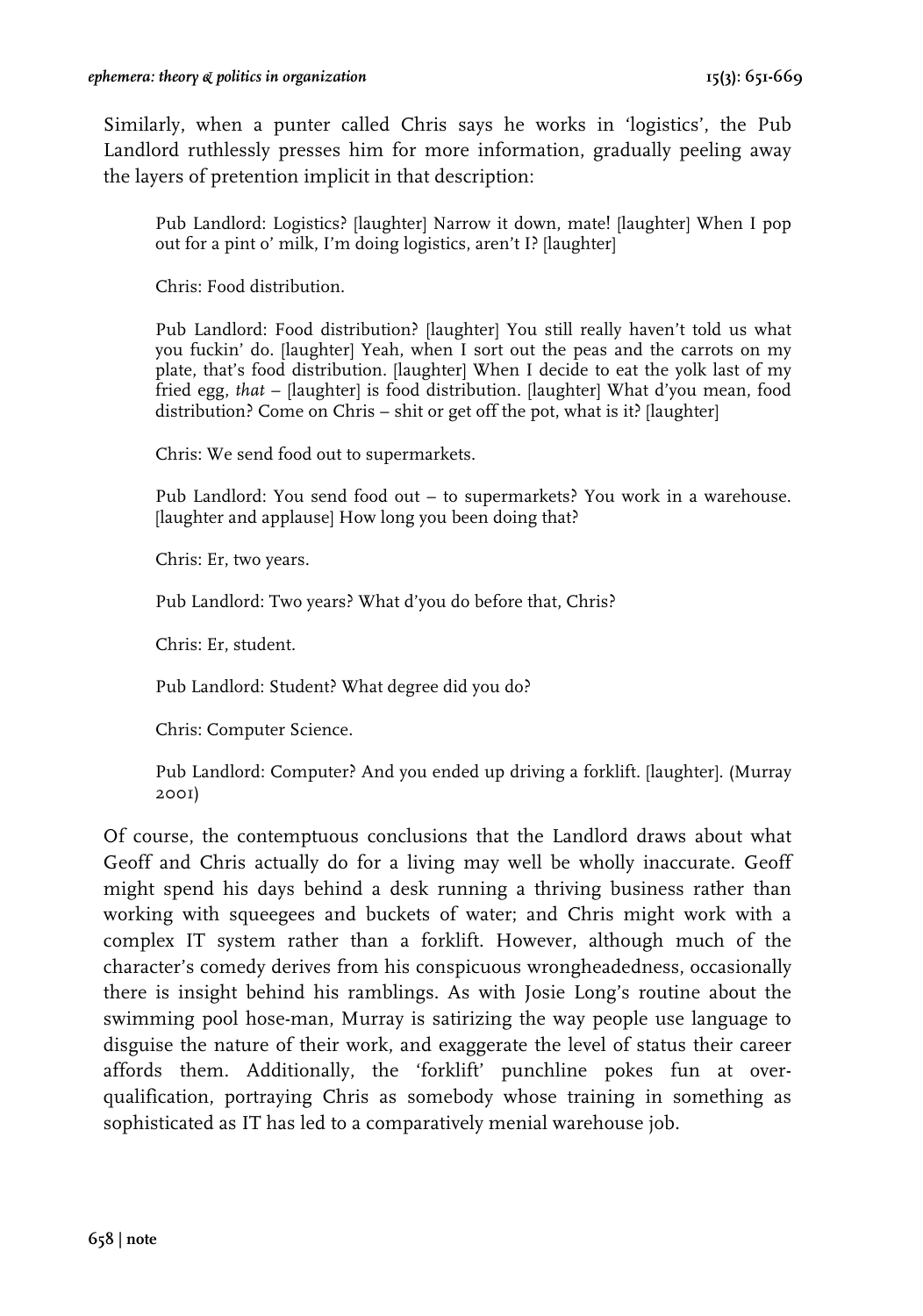Alexei Sayle (1989) – who joked about wanting a proper job – tends to joke about forms of pretentious language which are closer to home, within the artistic sphere he inhabits. He might, for instance, present a hilarious parody of a pretentious fringe theatre director:

'Yeah. We're gonna kind of like interface with the audience [laughter] in a demotic interrelation workshop mode, you know. [laughter] Co-related actors and performers and the audience together, in a workshop-moded situation, you know'. [laughter].

He then drops the character to make his own comment: 'Actually, anybody who uses the word "workshop", who's not connected with light engineering, is a twat. [laughter]'.

This jibe debunks the pretention of fringe theatre by contrasting it with a more literal, down-to-earth approach to life found in less artistic careers. Just as Ben Elton's gag likens him to a lathe operator, so the reference to light engineering aligns Sayle with the world of skilled manual labour. This reflects a political worldview influenced by his upbringing by working-class Marxist parents. An article in *The Face* from 1982 describes Sayle's desire to attract a working-class audience to his shows as 'tantamount to an obsession', and highlights his distaste for the 'self-serving social mobility of British comedians from workingclass backgrounds'. However, Sayle was aware that being self-employed – a trader in laughs – put him in an ambiguous position within the class system:

'I'm a member of the petit bourgeoisie and Marx said that the petit bourgeoisie could choose which class they have their cultural affiliations with. I chose to have mine with the working class'. (in Taylor, 1982: 18)

#### **'The biggest drawback we have, the Protestant work ethic'**

In these examples, career-based self-aggrandisement and the general pointlessness of work are held up for ridicule, but some comedians make more radical critiques of conventional employment. Sayle's gag might align him with skilled manual labour, but he was not one to romanticise the workplace. His 'proper job' song was clearly at least partly ironic, given that one of the careers he imagines pursuing in it is computer programming – the butt of more than one of his routines.<sup>3</sup> In a performance at the Theatre Royal, Nottingham in 1983, he directly asks the audience to think about their experience of work:

 3 For example, see 'The Wine Bars of Old Hampstead Town' (Sayle, 1982).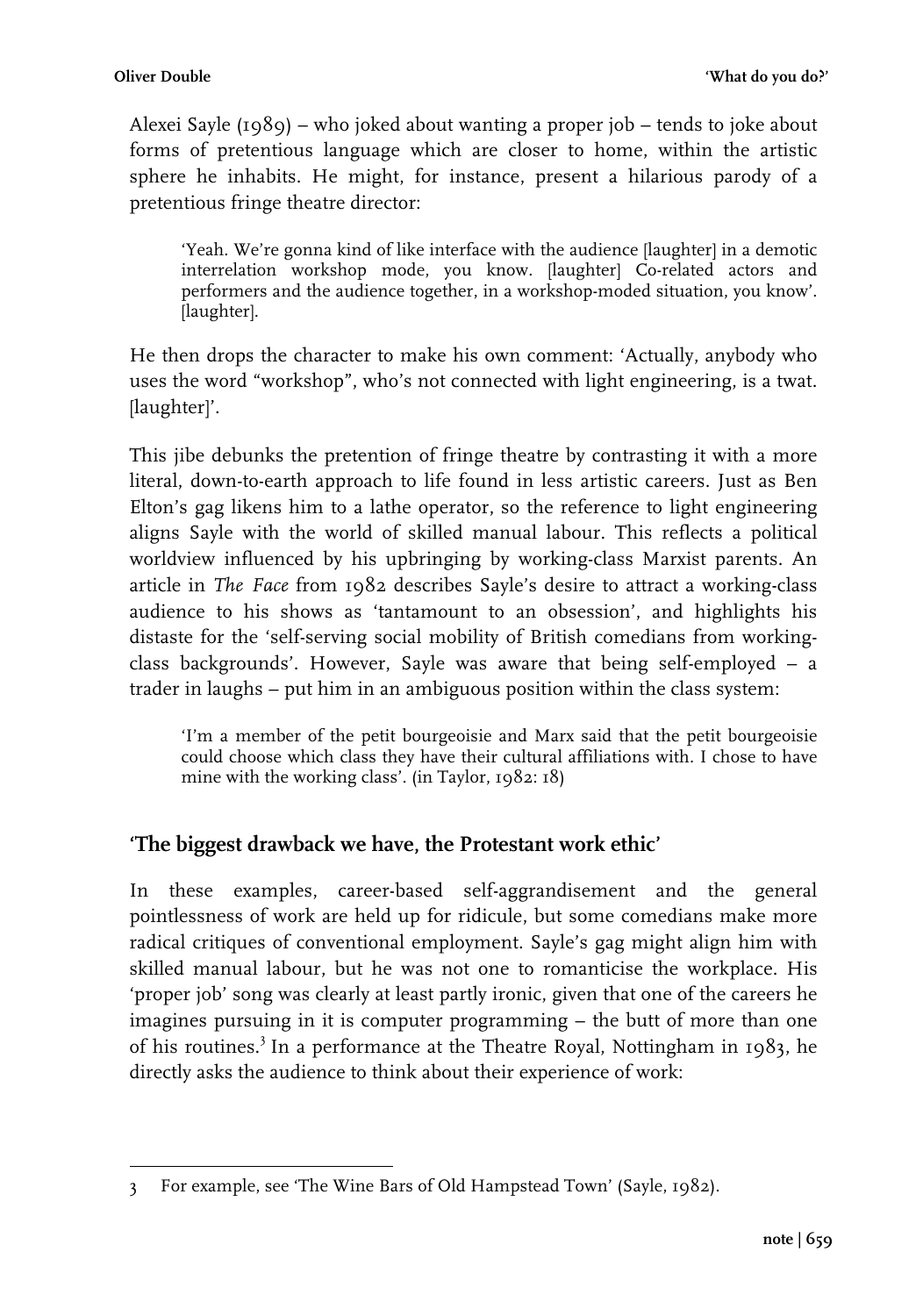Actually, I'd like you to think for a minute, right, erm – right, those of you who've actually, er, got jobs, right, erm – not many of you probably, but erm – those of you who've actually got jobs, I'd like you to think for a minute about your boss, right. Think about your boss. Isn't he an *absolute fuckin' knobhead*, eh?? [laughter] Isn't your boss always a *total fuckin' dickhead*, eh? Isn't that a wonderful system where we got where the total knobheads always rise to the top, you know? [laughter]. (Sayle, 1983)

Although the terms Sayle uses might fall short of formal Marxist analysis, the last line suggests more than simple venting of individual workplace frustrations. He specifically derides the entire *system*, and as the routine continues he expands on the idea that incompetents rise to positions of power in the workplace, imagining the manager of a nuclear power station reacting to impending meltdown by ineffectually swanning around shouting, 'Five cups of coffee please, Sandra'.

In a 1970 show at the Village Gate in Greenwich Village, Dick Gregory – a contemporary of Lenny Bruce, and arguably the first politicised African-American comic to appeal to mixed-race audiences – starts his act by working the room in an overtly political fashion. He picks out an individual punter and enquires, 'Can I ask you, what kind of work do you do?'. Discovering the man is a trucker opens up a comic discussion of a recent industrial dispute:

You with the Teamsters? Oh, Teamsters, Teamsters mess y'all around in Chicago. You see the Teamsters got the big one. Did you dig that? One sixty five a hour raise, baby, did you dig that? Damn right! How much did y'all settle for? Eighteen cents more. Eighteen cents – [quiet laughter] Eighteen cents more, what the hell you mean eighteen cents more? Eighteen cents more than what –? Eighteen cents more than what you was *gittin'!* [laughter] Damn right! Them brothers, they took care of the *business* in Chicago, Jim. Yeah, they was *cryin'*, they said, 'If you get that raise, *baby* food gonna go up'. Cat said, 'We don't give a Goddamn, ain't no babies drivin' trucks anyway'. [laughter] Now you all gonna reopen up your contract, or you – you – you – y'all locked yourself in there? All right. And y'all might get in trouble – driving one of them trucks through Chicago. With them cheap wages y'all settle for. Matter of fact, I might throw a brick at you myself. [laughter]. (Gregory, 1997)

The dispute in question saw Chicago truckers holding out for a pay increase of \$1.65 an hour, as opposed to the \$1.10 agreed by the employers and the national Teamsters union. Around 800 Chicago trucking concerns locked their workers out to try to hold to \$1.10, but many other businesses agreed to pay the extra 55 cents an hour above the national deal (*New York Times,* 1970).

Like Al Murray, Gregory takes his time wheedling precise information out of the punter, keen to get the specifics of the deal his union branch struck with his employer. He carefully checks whether the trucker got an eighteen cent raise, or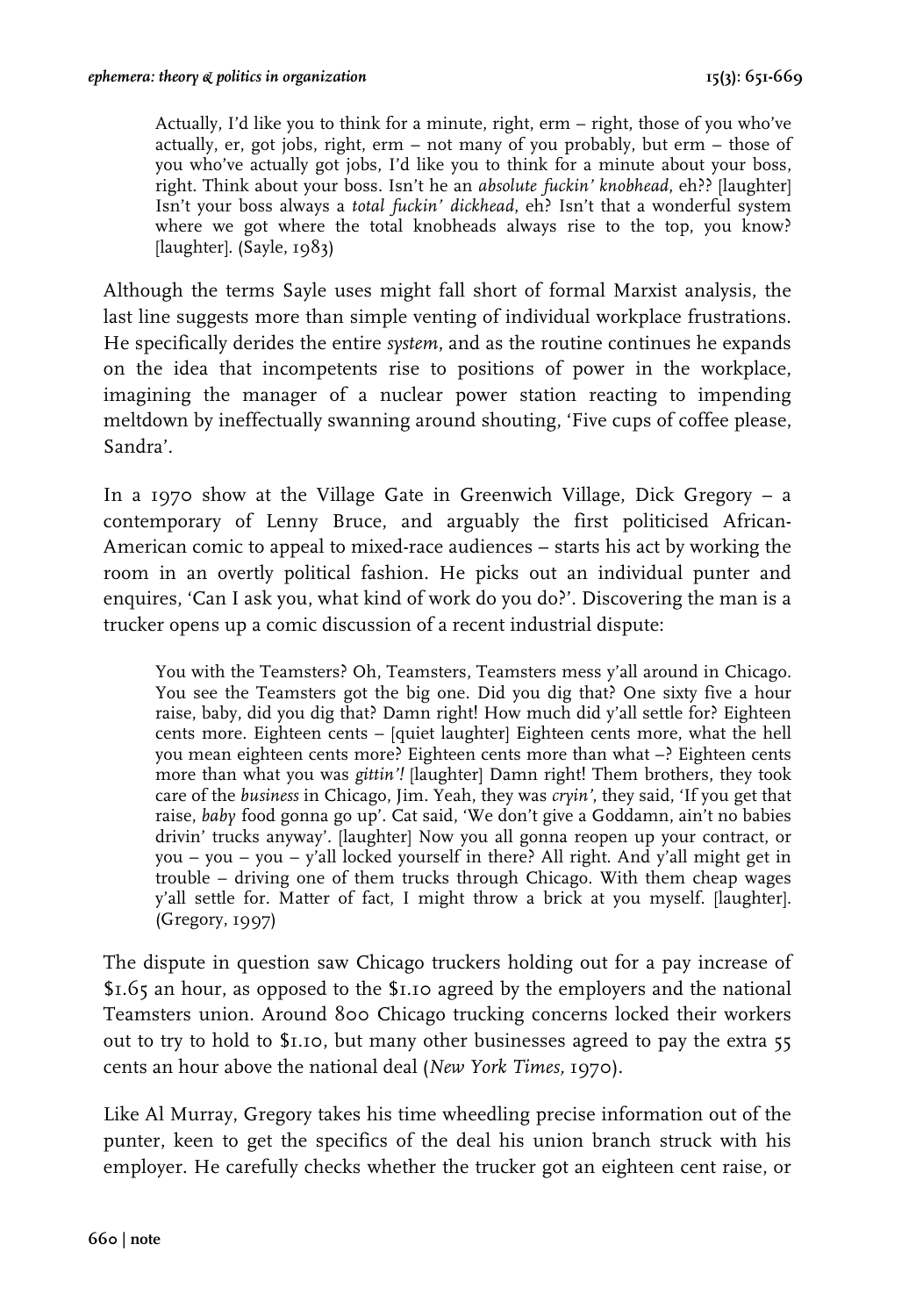eighteen cents above the national deal. His perspective is politically radical, siding with the strikers rather than complaining about any inconvenience the strike might have caused to the general public. Indeed, the baby food gag even ridicules the employers' attempts to use guilt to persuade the truckers to go back to work. He firmly aligns himself with the most radical strikers – the Chicago truckers who held out for the biggest raise – and against the national union who 'mess[ed] y'all around in Chicago', and even the man he is talking to who has settled for 'them cheap wages'.

Mark Thomas (1998) makes an even bolder statement, directly attacking the Protestant work ethic and portraying the world of the proper job as a nasty, dangerous place:

Because we automatically respect authority, we obey all the fuckin' rules. The – the biggest drawback we have, the Protestant work ethic. How, how many times do you ever fuckin' hear this, 'Well – hard work never hurt anybody'. Wrong! [laughter] Wrong! Fuckin' hard work – is fuckin' unpleasant! [laughter] What you mean, is a week on the sick never hurt anybody. [laughter] Hard work gives you stomach ulcers, angina, heart attack. Guess where fuckin' industrial accidents happen? [laughter] Work! [laughter] Fact – no-one has put their hand through a threshing machine in their own living room, and that is *true!* [laughter].

This leads into the routine about his experiences working on building sites, and an observation about builders' propensity to steal things from work cues him to ask the audience, 'What's the best thing anyone here's nicked – from work?'. The audience are quick to respond, with individual punters confessing to stealing a fridge, a computer and the bar takings from Butlin's holiday camp. Thomas gets the best part of ten minutes of improvised banter with these workplace thieves, congratulating them on their daring: 'A *fridge?* That is *very* good! Oh, fuck me, we've turned into *The Generation Game*, this is brilliant! [laughter]'. His joy is increased when it transpires that the fridge was stolen from a restaurant, but when he discovers it was an extremely small fridge, he becomes less delighted:

You had a fridge this big in a fuckin' restaurant?? [a few laughs] No, you fuckin' sold hot coffee and fuckin' burgers out the back of a caravan!!! [laughter] Worked in a restaurant, my arse! [laughter and some applause]

Once again, we see a comedian ridiculing a punter for talking up his career, but in this case his achievement as a workplace thief is also being called into question.

This is more political than a gleeful celebration of criminality, though. It follows on from Thomas's assertion that work is 'fuckin' unpleasant', and his criticism that we are generally too keen to 'obey all the fuckin' rules'. The suggestion that workplace theft is a tiny rebellion against authority becomes more overt when the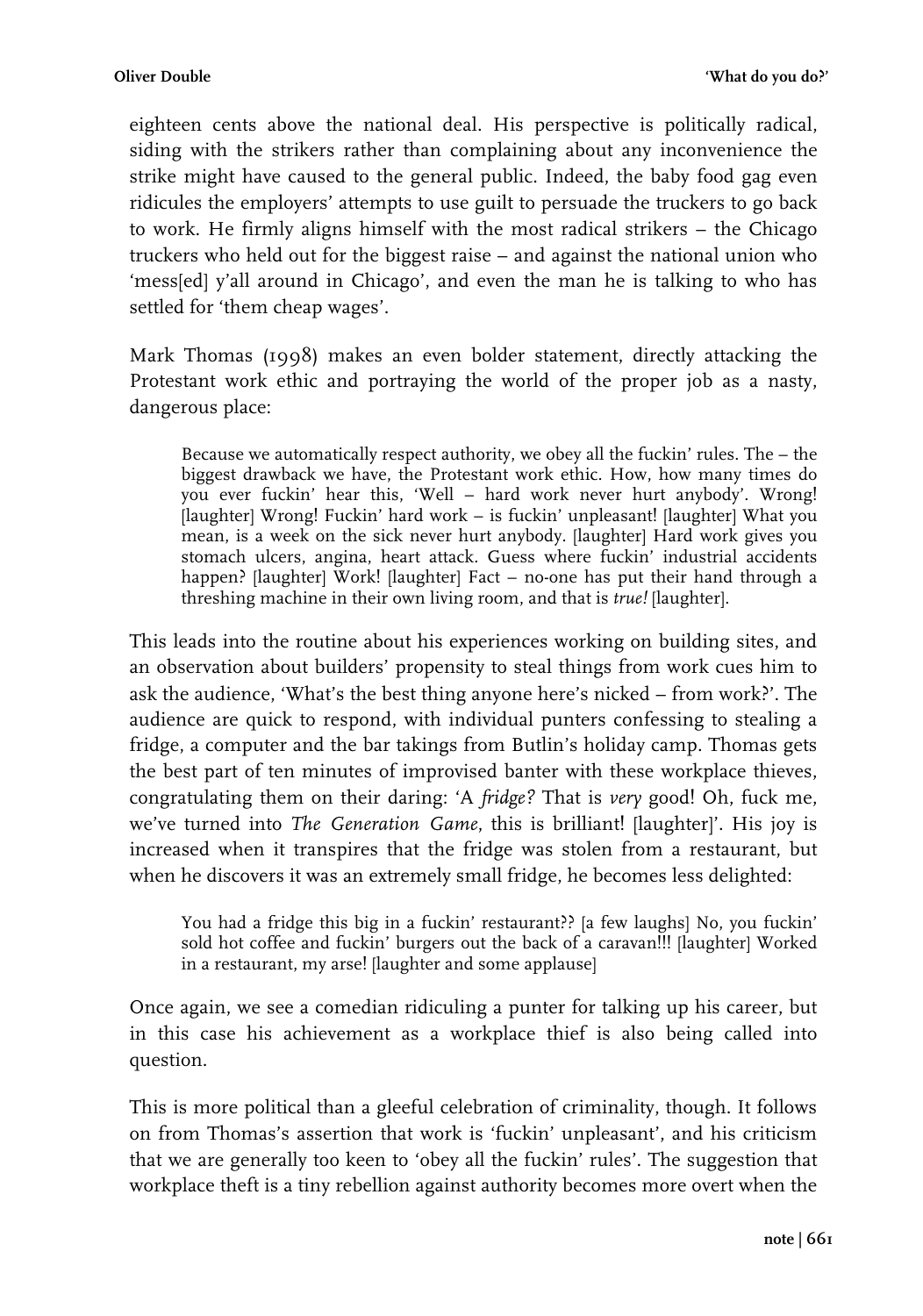Butlin's thief explains that he stole the bar money to allow him to go grapepicking in France. Thomas congratulates him by saying, 'You are Birmingham's Reggie Perrin, you're cool! [laughter]'. The reference is telling, as the sitcom character Reginald Perrin escaped the rat race and the pressures of work by faking suicide and assuming a new identity.

#### **'Conduct to be ridiculed and rejected'**

Taken together, these examples suggest a subversive critique of the proper job. Career status is ridiculous and dishonest. Bosses are hateful and incompetent. Workers should fight for the best pay deal available, in spite of the advice offered by their employers and agreements made by trade unions. The workplace is unpleasant and dangerous and workplace theft is an acceptable form of payback. How might we judge the apparent radicalism of this comic perspective?

Theories of comedy tend to stress the importance of licence. Referring more to tribal clowns than professional stand-up comics, Douglas (1999: 158) suggests that the joker is 'a privileged person who can say certain things in a certain way which confers immunity'. Mintz (1985: 74) attributes the stand-up comic's 'traditional *license* for deviate behavior and expression' to the fact that he or she is 'defective in some way' and 'presented to his audience as marginal' (emphasis in original). Similarly, Marc (1989: 18) argues that because comedians draw attention to 'deviant and deficient' aspects of their personality, they appear to be 'dangerously outside the boundaries of social control' and are 'capable of saying things that most of [the audience] would not consider saying in public'. When comedians joke about their profession scarcely amounting to a proper job, they are clearly setting up the idea that they are 'marginal' and even 'defective', thus giving them the licence to critique the world of the proper job, apparently from the outside.

Theories about the role of humour in the workplace mirror this idea, suggesting that just as the comedian is an outsider observing the world from without, so humorous exchanges are seen as being entirely separate from normal workplace activities. Joking represents a frame break, a temporary respite from the seriousness of work, within which we can be as subversive as we like before casting aside our reservations and getting back to the job. This idea is even echoed in a gag told by Henning When (2010), in which he typically plays on the stereotype of German hyper-efficiency:

But let me get one thing straight, we Germans, we like a laugh just like you Brits. The only difference is we Germans, we laugh – once the work is done. [laughter]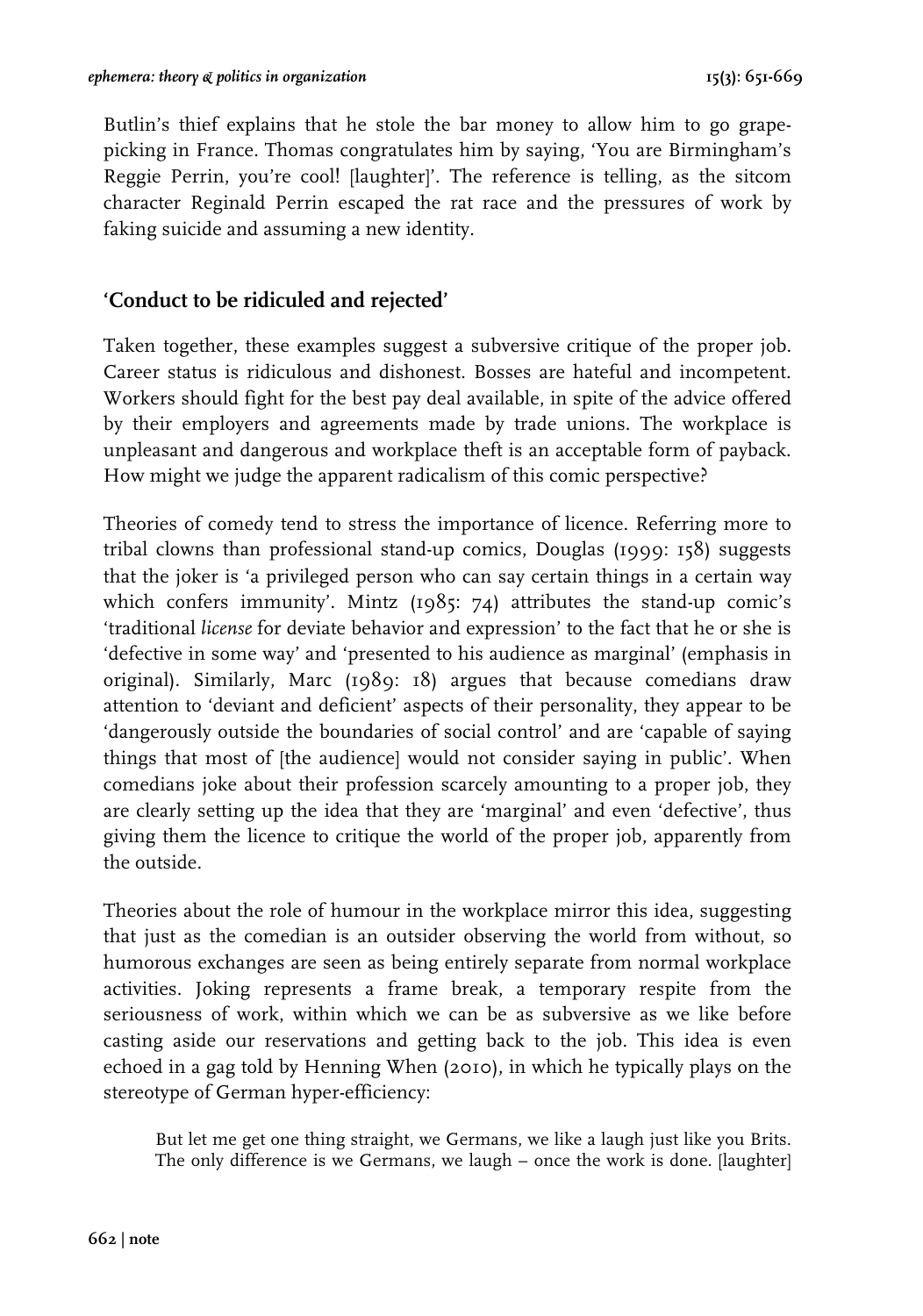Whilst you laugh *instead* of – [laughter] a-ha! – doing any meaningful work. Yeah, and er – [laughter].

This tends to suggest that however apparently subversive comedy may be, it is ultimately conservative. Because joking is seen as, to use Linstead's (1985: 761) words, 'an aside from normal discourse', it acts as safety valve. Hansot (1986: 201) argues that

[O]nce we adopt a given frame to interpret our reality and ourselves, the shoe will begin to pinch, the fit will not be quite right, and we will again look for the temporary relief of a new frame-break…After a frame-break we seem to be able to resume activity within a frame with greater ease…after the joke…the social order persists.

Similarly, Mintz (1985: 74) argues that the comedian can be a 'negative exemplar' who reinforces the social order because '[h]e represents conduct to be ridiculed and rejected, and our laughter reflects our superiority, our relief that his weaknesses are greater than our own'.

These arguments seem to ring true in relation to comics like Al Murray or Henning Wehn, who adopt characters or personas which are more or less distinct from their true identities. Murray says that the Pub Landlord 'couldn't be any less like me' (2012), and it is reasonably well known that the performer is a middle-class Oxford-educated liberal, very different from the hectoring, reactionary working-class character he plays on stage. With Henning Wehn, the divide is less clear – he presents more a persona than a clearly defined character – but he still performs in a highly exaggerated version of himself. For example, earlier in his career he would theatricalise the stereotype of German hyperefficiency by timing the act with a stopwatch.

With comedians like these, there does seem to be a clear 'frame-break'. It is signalled to the audience that the person they are watching on stage is not real, and that the views expressed are not sincerely held by the performer. The Pub Landlord and Henning Wehn are clearly 'defective' – the former an ignorant pontificator, the latter an eccentric overly concerned with efficiency – and they do seems to represent 'conduct to be ridiculed and rejected', as Mintz puts it.

In fact, comedians like Murray and Wehn are politically complex, with layers of ambiguity and occasional shafts of genuine insight. In a show at the Playhouse Theatre in London in 2001, the Pub Landlord encounters a punter called John, who says he works for UBS bank:

It's not a proper bank, is it mate? [laughter] You're a city boy, aren't ya, eh? [laughter] 'Is the market confident this week?' [laughter, some applause] Should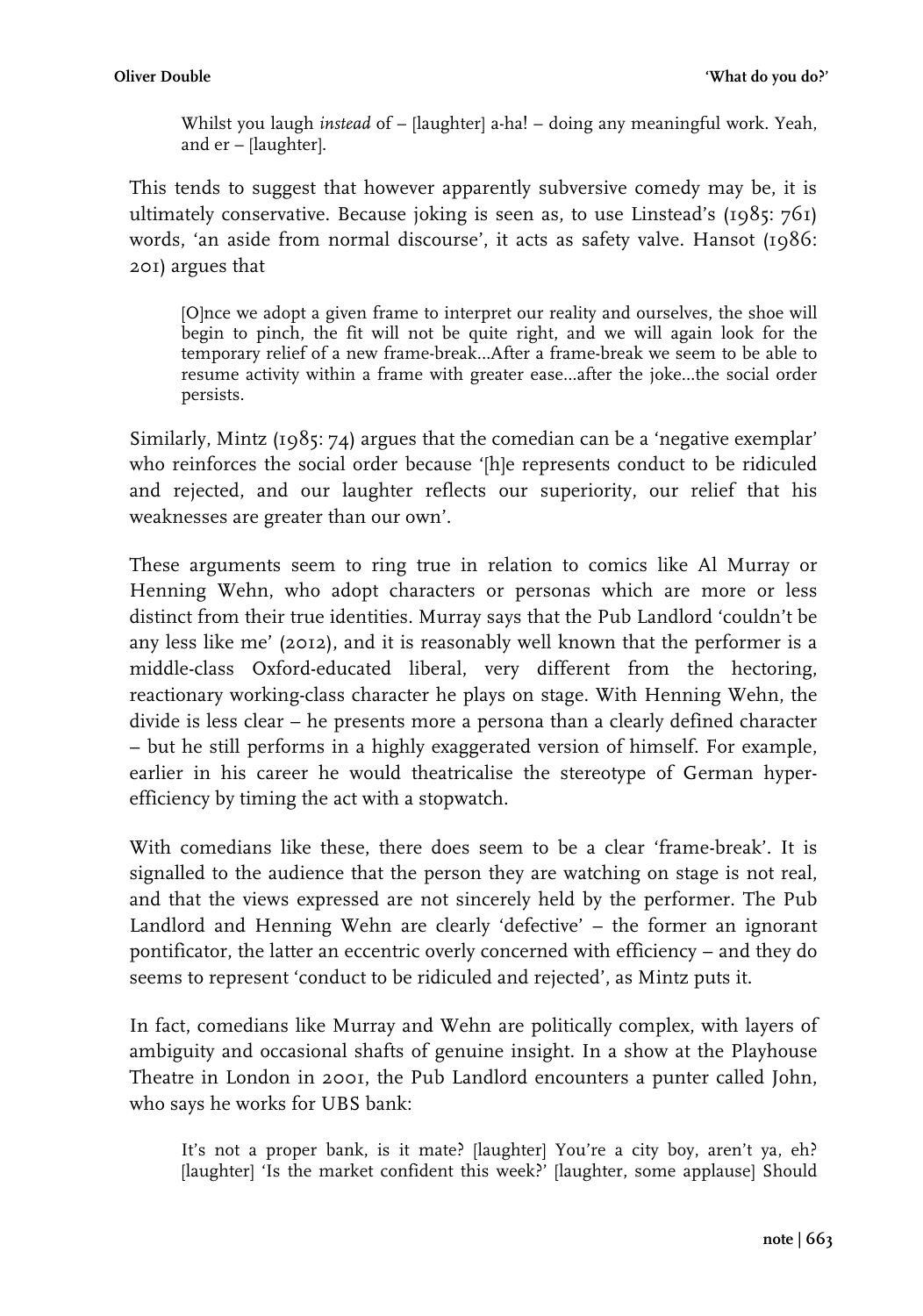fucking well hope so, you get a million pound Christmas bonus, *I'd* be confident, I don't know about you. [laughter] Parasite, take us all down with you. [laughter]. (Murray, 2001)

Coming a few years before a major economic crisis fuelled by the recklessness of investment bankers and the bonus culture in the financial sector, such comments are surprisingly prescient.

In other examples, it is much less clear that the performance is 'an aside from normal discourse'. Many comedians adopt stage personas which are far less distinct from their offstage identities, and the opinions they express onstage are – whilst allowing for some degree of exaggeration – sincerely held. Mark Thomas, for example, acknowledges that his stage persona is a 'bigger version of me' (Thomas, 2004), but the anti-authoritarian left-wing stance he espouses in his comedy is absolutely consistent with the political campaigning he conducts in his offstage life. Given this, it is hard to believe that he is offering up his views simply to be 'ridiculed and rejected'.

However, Mintz (1985: 74) also allows for a 'fascinating ambiguity' in stand-up whereby 'to the extent that we may identify with [the comedian's] expression or behaviour…or publically affirm it under the guise of "mere comedy", or "just kidding", he can become our *comic spokesman*' (emphasis in original). Similarly, Linstead also acknowledges humour's 'enormous symbolic power' (1985: 762). The key to this is for humour to break out of its 'non-real' frame:

[I]f we were to look for a change in the organizational or social order to occur as a result of the demystifications of humour, these symbolic reversals must be transposed into a 'real-life' framework, and actualized in a real situation…Humour can have great impact in the world by having its content transposed and defined as serious, but also by transposing real-world content into the humorous frame, and defining it as humorous in an indelible and irreversible way. (1985: 763)

In Thomas's stealing from work routine, the boundaries between 'real-life' and the 'non-real' seem extremely permeable. The comedian talks to real people in his audience, and they admit to what we can reasonably assume to be real workplace thefts. Essentially, they are publically confessing to criminal behaviour, to the approval of the comedian, and – judging from the laughter and applause – the rest of the audience. There is little here to suggest such conduct is being ridiculed and rejected.

#### **Work and non-work, employment and unemployment**

In the 1990s, Mark Steel – a political radical, who was for many years a member of the Socialist Workers Party – used to perform a routine which suggests an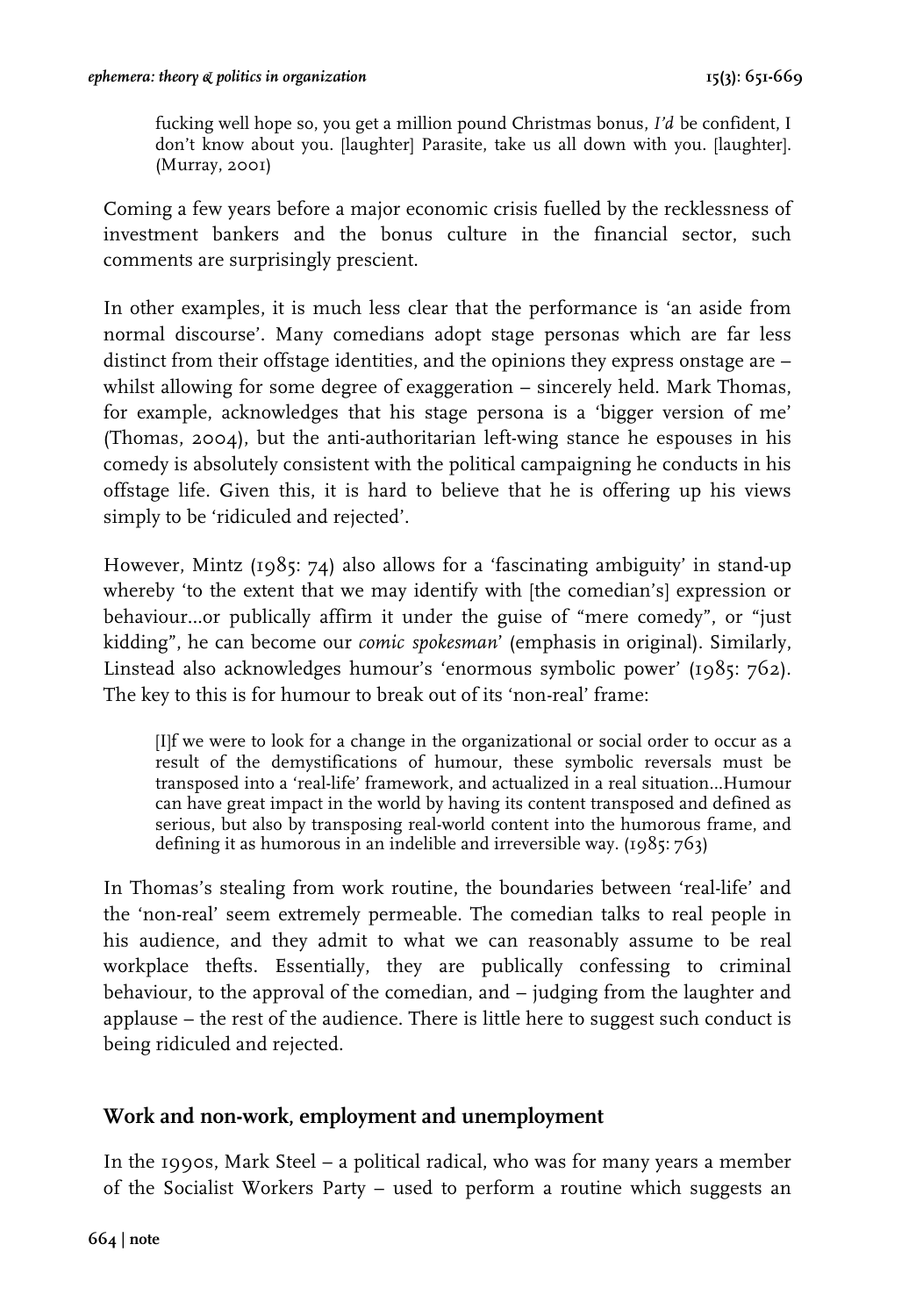interesting model of the relationship between 'real-life' and the 'non-real'. It begins: 'Now what I want to talk about this evening is how we need a radical change in this country really, a change in the way people run their lives, and I mean a real change, and I think particularly about the way we work' (Steel, 1996). Having stated his aim, Steel begins to justify it by arguing that 'every person hates their job', and proves the point with an observational gag in which he acts out lying in bed in the morning and trying to postpone having to go to work:

'Oh, one more minute. [laughter] [yawns] Then I'll get up'. Then the minute comes to an end, 'Fifty eight, fifty nine – [quiet laughter] Right, on the count of three. [laughter] One, two, and one more – minute'. [laughter].

He then imitates 'this little voice that'd creep out from the back of your head' which says, '"You could always take the day off sick, you know!" [laughter]'. His solution to this problem is 'just simply to make having a job illegal [laughter]'. He counters the objection that 'nothing would get done' by arguing that nothing gets done at work anyway. By way of illustration, he acts out being shown around the office at the first day of a new job, getting laughs for the detail of his characterisation, and his imagined supervisor explains the role he is to fulfil: '[Y]our job is to go through all of the newspapers, er, very carefully, one by one, and er, and colour in the Os [laughter]'.

As the routine continues, Steel rules out the alternatives to the tedium of employment. He sends up the idea of self-employment by imagining somebody simultaneously playing the role of employer and employee, telling himself off for getting to work late:

'Morning! Afternoon! What time do I call this? I want to see me in my office in half an hour. Oo, I sound in a mood this morning!' [laughter].

Unemployment is not an option, he argues, supporting his contention by satirising stringent government guidelines which make it hard to claim benefits. He likens this process to a TV game show, a version of the Yes-No game which concludes:

'Were you available for work this morning?' 'I was!' 'Even when you were on the toilet?' 'Yes'. GONG! 'No! You were on the toilet, so you can't 've been available for work!' [laughter].

Steel argues that 'most people love doing things [like] cooking and gardening and do-it-yourself, but they can't do it because they're at work all day. And so they can't do anything constructive!' The routine concludes with him imagining the perfect world that would emerge if having a job were made illegal, with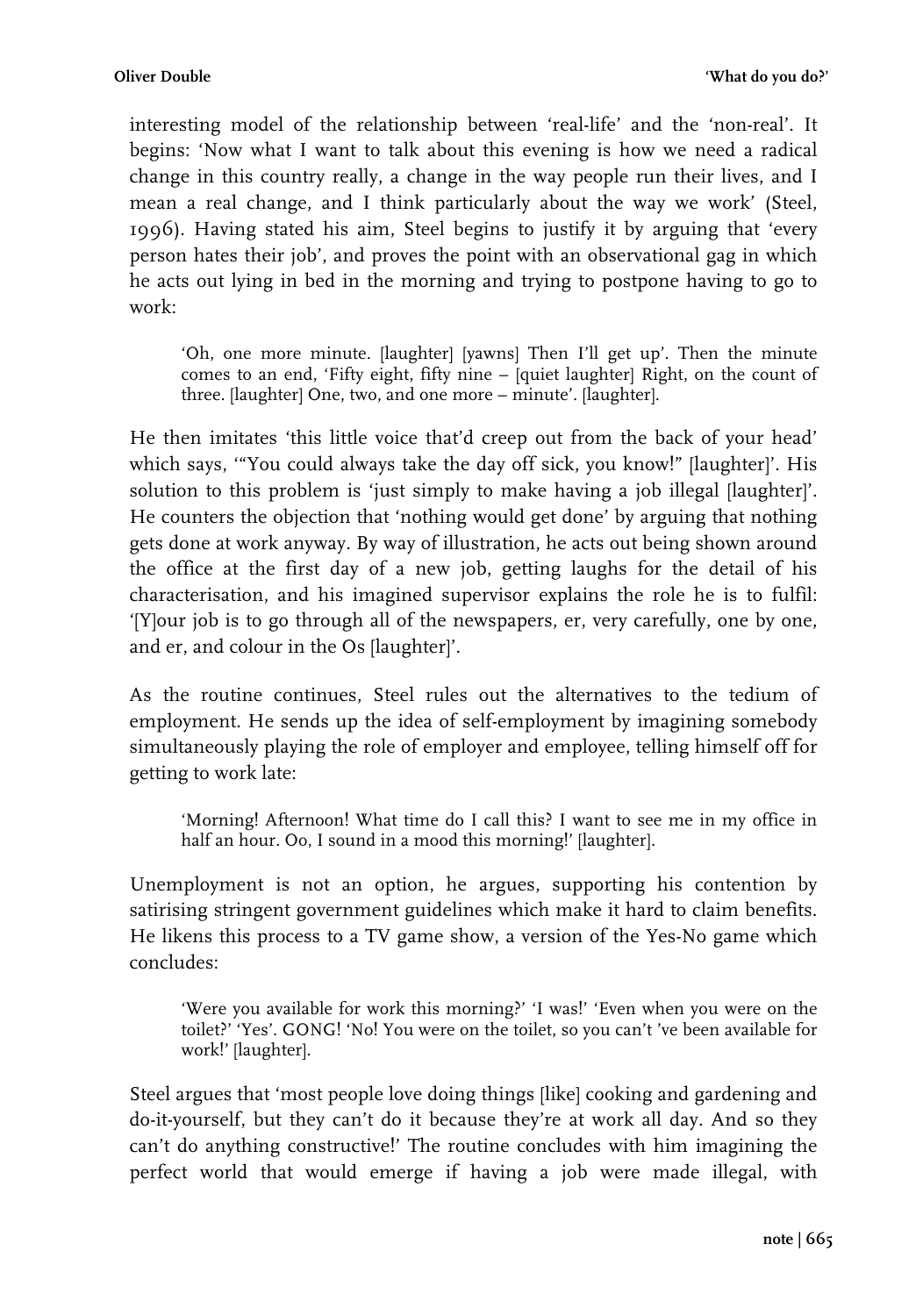everybody cooking, gardening and doing DIY for each other and experiencing true fulfilment from the work they voluntarily engage in:

And people'd be out in the garden at one in the morning and they'd be tapping away and they'd be going, 'One more minute. Then I'll go to bed. Oh, I do love doing this underpinning. [quiet laughter] On the count of three, one two three. One more minute. [quiet laughter] Then I really will stop.

What Steel proposes is a kind of utopia in which all work would be done for its own sake, and thus – like stand-up comedy – not be seen as work at all. Paul Ricoeur (1986: 17) argues that utopias are escapist because

[n]o connecting point exists between the 'here' of social reality and the 'elsewhere' of the utopia. This disjunction allows the utopia to avoid any obligation to come to grips with the real difficulties of a given society.

Clearly, Steel is not suggesting a realistic plan for an alternative society. There might be enough cooks, gardeners and DIY enthusiasts to feed people and keep homes maintained, but how would they find enough sewage fans to keep the drainage system going? Nonetheless, Ricoeur suggests that utopias can serve a useful purpose because they offer a 'nowhere', an 'empty place from which to look at ourselves'. He argues:

What must be emphasized is the benefit of extraterritoriality. From this 'no place' an exterior glance is cast on our reality, which suddenly looks strange, nothing more being taken for granted. The field of the possible is now open beyond that of the actual; it is a field, therefore, for alternative ways of living. The development of new, alternative perspectives defines utopia's most basic function. May we not say then that imagination itself – through its utopian function – has a *constitutive* role in helping us *rethink* the nature of our social life? Is not utopia – this leap outside – the way in which we radically rethink what is family, what is consumption, what is authority, what is religion, and so on? Does not the fantasy of an alternative society and its exteriorization 'nowhere' work as one of the most formidable contestations of what is? (1986: 15-16; emphasis in original)

Steel's comic utopia contests *what is* by offering a very real critique of the work that takes place in proper jobs. His examples may be exaggerated or whimsical – clearly nobody has ever been employed simply to colour in Os in a newspaper – but the experiences he describes reflect his actual experiences of the proper jobs he had before becoming a comedian. In his memoir *Reasons to be cheerful* (2001), he relates the experience of lying in bed saying 'one more minute' to a period working in the telephone department of the Post Office at Elephant and Castle. Later, he worked in an office at a London Transport engineering depot, where his work was almost as pointless as colouring in Os: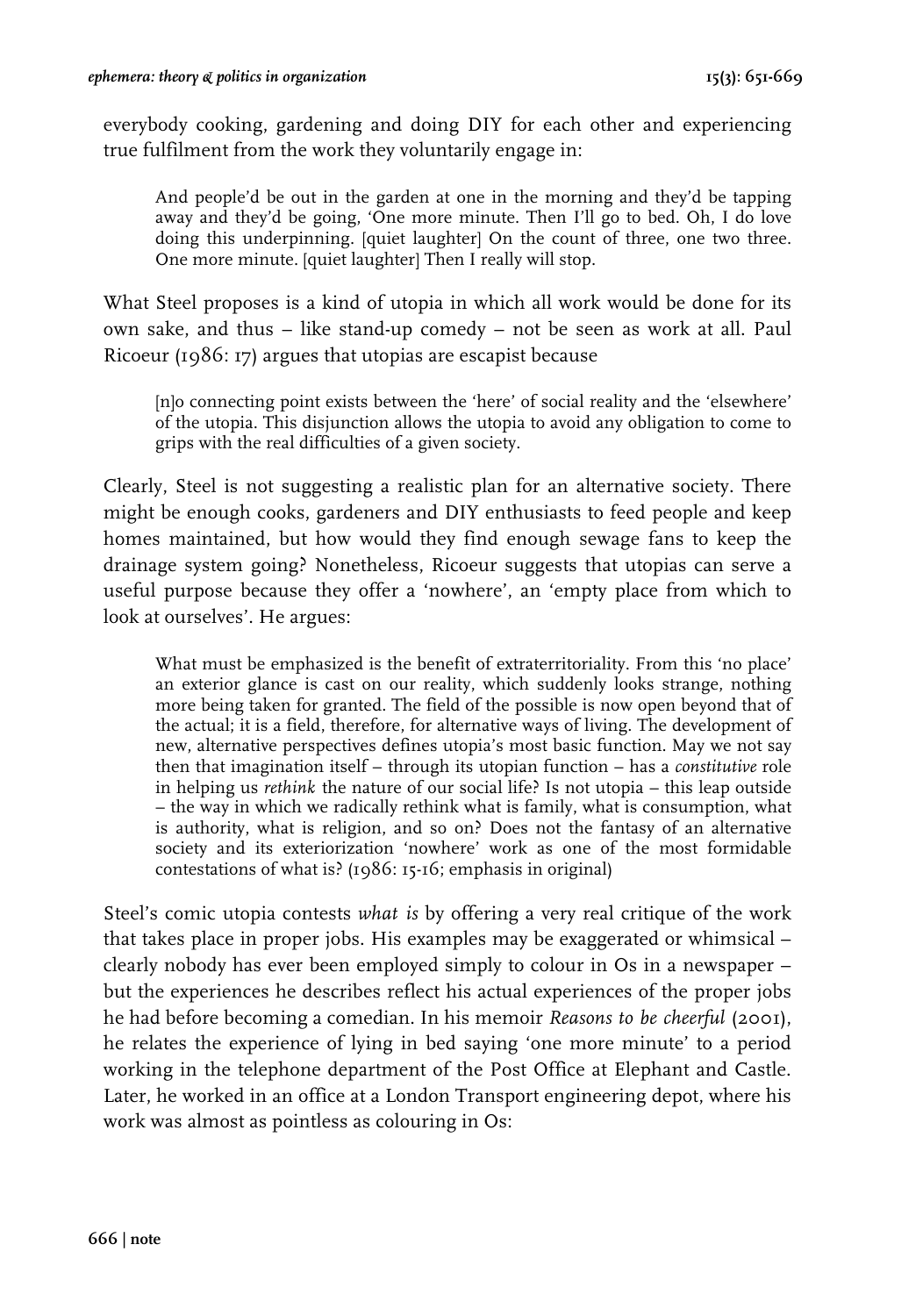Each day a small pile of forms came in, and I had to copy the information on to another set of forms and return them to the office who'd sent them in the first place. The purpose of this was never explained. (2001: 95)

His solution may be unworkable, but it is clearly put in at the end of the routine for more than comic effect. The reincorporation of 'one more minute' is clever – both reversing the logic of the lying in bed gag and creating a circular structure for the routine – but it is not the funniest possible way of finishing the act. There are only two comparatively quiet laughs, and the final line gets no audible reaction whatsoever. However, the audience's appreciation of Steel's idea is signalled by the extended applause that follows almost immediately afterwards. What he offers is a wistful vision of a working life vastly more rewarding than the ones many of us endure on a daily basis. By suggesting a fantastical alternative to jobs which are pointless, alienating and unrewarding, he is asking his audience to question and challenge the status quo in their working lives.

#### **Conclusion**

Stand-up comedy is a legitimate if highly specialised profession, but numerous gags and routines rely on and promote the idea that it lies outside the world of conventional employment. It may require, as Sarah Millican points out, a powerful work ethic, but the toil that lies behind the performance is rarely considered. Instead, the notion of trading in laughter is incongruous enough to be used as the basis of jokes. The unusualness of comedy *as* work allows comedians to create a range of comedy *about* work. Stand-ups see the everyday world of the workplace from the outside, and they trade in an activity – humour – which is seen as outside of the normal discourse. This gives them licence to satirise fundamental attitudes about our working lives, from status and hierarchy to the core principle that the work we do serves a tangible, useful purpose. They may not be able to suggest any realistic solutions to the problems they identify, but their utopian thinking provides a 'formidable contestations of what is'.

#### **references**

- Connor, J. (1990) *Comics: A decade of comedy at the Assembly Rooms*. London & Basingstoke: Papermac.
- Douglas, M. (1999) *Implicit meanings,* 2<sup>nd</sup> edition. London & New York: Routledge.
- Elton, B. (1987) *Motormouth* [LP]. UK: Mercury Records.

Gregory, D. (1997) *Live at the Village Gate* [CD]. USA: Collectables.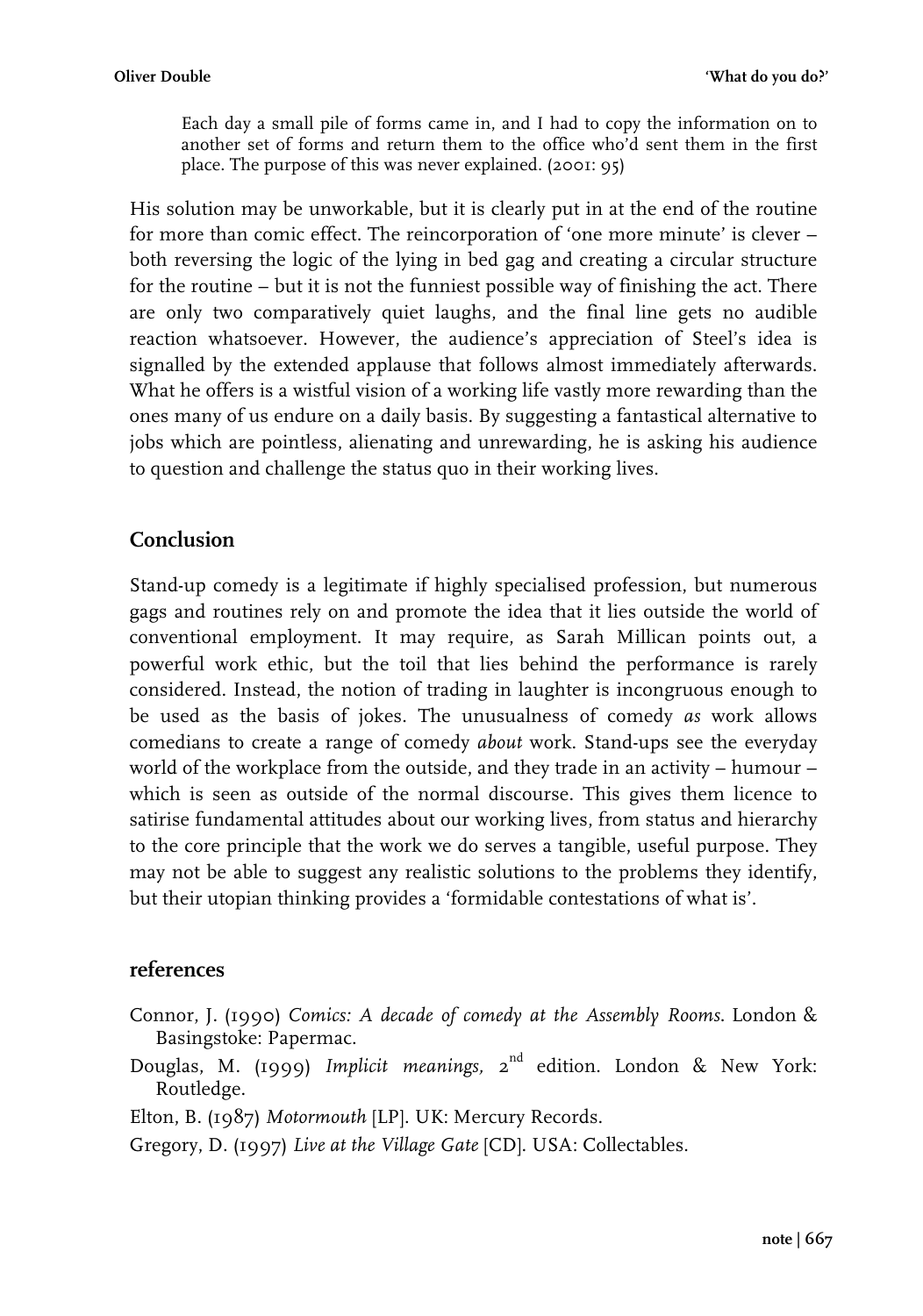- Hansot, E. (1986) 'Framing the organization: Humour in the workplace', *History of Political Thought*, 7(1): 187-203.
- Lee, S. (2011) *Stewart Lee's comedy vehicle*. BBC2, 25 May.
- Linstead, S. (1985) 'Jokers wild: The importance of humour in the maintenance of organizational culture', *Sociological Review*, 33(4): 741-67.
- Long, J. (2008) *Trying is good* [DVD]. UK: Real Talent.
- Marc, D. (1989) *Comic visions: Television comedy and American culture*. Boston : Unwin Hyman.
- Maxwell, D. (2004) 'Stewart Lee', *The Times*, 9 August.
- Millican, S. (2011) *Chatterbox live* [DVD]. UK: 4DVD.
- Millican, S. (2012) Interview. Marlowe Theatre, Canterbury, 23 April.
- Mintz, L. (1985) 'Standup comedy as social and cultural mediation', *American Quarterly*, 37(1): 71-80.
- Murray, A. (2001) *The Pub Landlord live: My gaffe, my rules* [DVD]. UK: Universal.
- Murray, A. (2007) *The Pub Landlord: Live at the Palladium* [DVD]. UK: ITV DVD.
- Murray, A. (2012) Interview. By telephone, 2 April.
- *New York Times* (1970) 'Drivers hopeful of Chicago pacts union offices kept open to facilitate any agreements'. 12 April.
- Noble, R. (2004) Interview. Orchard Theatre, Dartford, 24 June.
- O'Hara, M. (2012) 'Policeman turned comic: Insider insight needed more than ever', *The Guardian*, 17 October.
- Ricoeur, P. (1986) *Lectures on ideology and utopia*. New York and Guildford: Columbia University Press.
- Sayle, A. (1989) *Alexei Sayle's stuff* [TV]. BBC2, 19 October.
- Sayle, A. (1982) *Cak!* [LP]. UK: Springtime Records.
- Sayle, A. (1983) *Live at Nottingham Theatre Royal* [bootleg cassette]. UK.
- Steel, M. (1995) *The stand-up show*. BBC1, 8 April.

Steel, M. (2001) *Reasons to be cheerful*. London: Scribner/Simon & Schuster.

Taylor, S. (1982) 'On yer bike, commie!', *The Face*, 32: 16-19.

Thomas, M. (1998) *Live* [CD]. UK: Laughing Stock.

Thomas, M. (2004) Interview. Clapham, 27 February.

Wehn, H. (2010) *My struggle* [CD]. UK: Laughing Stock.

#### **the author**

Oliver Double is a Senior Lecturer in Drama at the University of Kent, where his teaching of stand-up comedy has gained national attention. He has written widely on stand-up comedy and popular performance, notably the books *Stand-up! On being a comedian* (Methuen, 1997), *Getting the joke: The inner workings of stand-up comedy* (Methuen, 2005; revised 2nd edition, Bloomsbury, 2014), and *Britain had talent: A history of variety theatre*